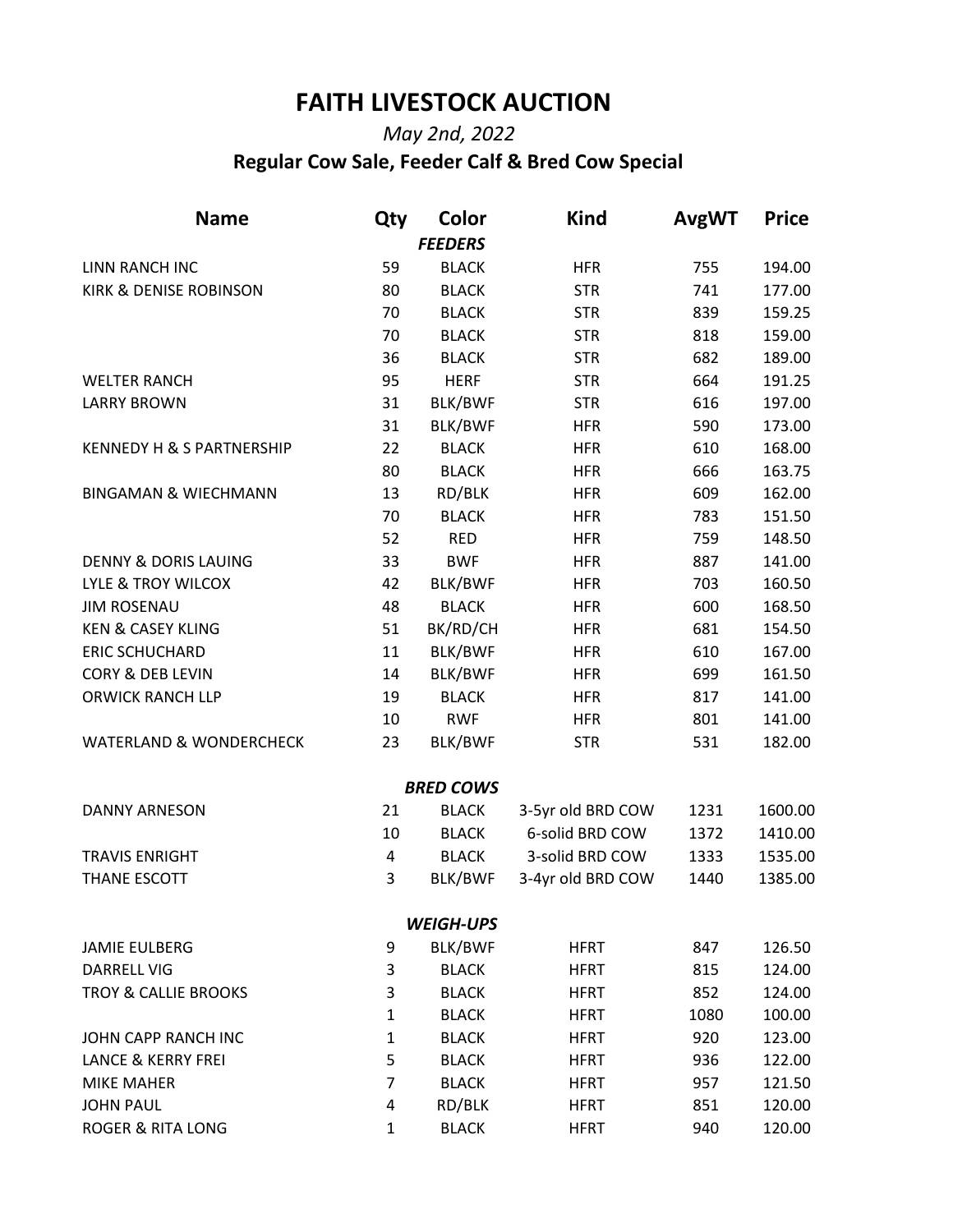|                                  | 1              | <b>BLACK</b> | <b>HFRT</b> | 1105 | 100.00 |
|----------------------------------|----------------|--------------|-------------|------|--------|
| <b>ARNESON RANCH</b>             | 1              | <b>BLACK</b> | <b>HFRT</b> | 895  | 120.00 |
| <b>DAVID KENNEDY</b>             | 6              | <b>BLACK</b> | <b>HFRT</b> | 903  | 120.00 |
| <b>JESS CARMICHAEL</b>           | $\overline{2}$ | <b>BWF</b>   | <b>HFRT</b> | 980  | 120.00 |
| <b>CADEN SMILEY</b>              | 5              | <b>BLACK</b> | <b>HFRT</b> | 901  | 119.00 |
| <b>DUSTY BRAUN</b>               | $\mathbf 1$    | <b>BLACK</b> | <b>HFRT</b> | 900  | 118.00 |
| <b>BERNIE MITCHELL</b>           | $\overline{2}$ | <b>BLACK</b> | <b>HFRT</b> | 880  | 116.00 |
| KEITH CARMICHAEL                 | 3              | <b>BLACK</b> | <b>HFRT</b> | 1078 | 115.00 |
| <b>DEREK LONG</b>                | 1              | <b>BLACK</b> | <b>HFRT</b> | 845  | 115.00 |
| <b>WILKEN RANCH INC</b>          | 5              | <b>BLACK</b> | <b>HFRT</b> | 948  | 115.00 |
| <b>BILL LINDSKOV</b>             | $\overline{2}$ | <b>BLACK</b> | <b>HFRT</b> | 803  | 115.00 |
| COBB CATTLE CO                   | 4              | <b>BLACK</b> | <b>HFRT</b> | 1065 | 114.00 |
| <b>EDDIE BEER</b>                | 1              | <b>BWF</b>   | <b>HFRT</b> | 1020 | 114.00 |
| <b>LINN RANCH INC</b>            | $\mathbf{1}$   | <b>BLACK</b> | <b>HFRT</b> | 900  | 114.00 |
|                                  | 1              | <b>BLACK</b> | <b>HFRT</b> | 975  | 111.00 |
| <b>RUSSELL SIMONS</b>            | $\mathbf{1}$   | <b>BLACK</b> | <b>HFRT</b> | 1055 | 114.00 |
| <b>BILL PENFIELD</b>             | $\mathbf{1}$   | <b>BLACK</b> | <b>HFRT</b> | 965  | 114.00 |
| <b>CLINT &amp; GNENE FORDYCE</b> | $\mathbf{1}$   | <b>BLACK</b> | <b>HFRT</b> | 860  | 114.00 |
|                                  | $\overline{2}$ | <b>BLACK</b> | <b>HFRT</b> | 995  | 101.00 |
| <b>CARL SALZER</b>               | 4              | <b>BLACK</b> | <b>HFRT</b> | 1080 | 113.00 |
| <b>TATE LONGBRAKE</b>            | $\mathbf{1}$   | <b>BLACK</b> | <b>HFRT</b> | 820  | 112.50 |
| <b>MAX LOUGHLIN</b>              | $\overline{2}$ | <b>BLACK</b> | <b>HFRT</b> | 983  | 112.00 |
| KIRK & DENISE ROBINSON           | 3              | <b>BLACK</b> | <b>HFRT</b> | 1077 | 112.00 |
| <b>CHANCE ANDERSON</b>           | $\mathbf{1}$   | <b>BLACK</b> | <b>HFRT</b> | 850  | 112.00 |
| <b>ROGER NASH</b>                | $\mathbf{1}$   | <b>BLACK</b> | <b>HFRT</b> | 965  | 111.00 |
|                                  | $\overline{2}$ | <b>BLACK</b> | <b>HFRT</b> | 1128 | 105.50 |
| <b>TERRY KLEIN</b>               | $\overline{7}$ | <b>BLACK</b> | <b>HFRT</b> | 1063 | 111.00 |
| <b>BRUCE HENDRICKSON</b>         | 14             | <b>BLACK</b> | <b>HFRT</b> | 934  | 111.00 |
| <b>ANDY ELSHERE</b>              | 4              | <b>BLACK</b> | <b>HFRT</b> | 904  | 111.00 |
| <b>JD &amp; CHRISTI RYEN</b>     | $\overline{2}$ | RD/BLK       | <b>HFRT</b> | 783  | 110.00 |
| <b>NORMAN DELBRIDGE</b>          | $\overline{2}$ | <b>BLACK</b> | <b>HFRT</b> | 1053 | 110.00 |
| <b>DARYL STORM</b>               | $\overline{2}$ | <b>BLACK</b> | <b>HFRT</b> | 1045 | 108.00 |
| <b>WILKEN RANCH INC</b>          | 3              | <b>BLACK</b> | <b>HFRT</b> | 972  | 108.00 |
| <b>GODDARD RANCH PARTNERSHIP</b> | 1              | <b>BLACK</b> | <b>HFRT</b> | 935  | 107.00 |
| <b>NEWTON BROWN</b>              | 3              | <b>RED</b>   | <b>HFRT</b> | 962  | 106.00 |
| <b>BRIAN BERGLUND</b>            | $\mathbf{1}$   | <b>RED</b>   | <b>HFRT</b> | 1075 | 106.00 |
| <b>COURTNEY DOSCH</b>            | $\mathbf{1}$   | <b>RED</b>   | <b>HFRT</b> | 970  | 106.00 |
| <b>KASEY SCHUELKE</b>            | 4              | <b>BLACK</b> | <b>HFRT</b> | 1143 | 105.00 |
| SD CONSIGNOR                     | 12             | RED/RWF      | <b>HFRT</b> | 1282 | 105.00 |
| <b>JUSTIN DAY</b>                | $\mathbf{1}$   | <b>BLACK</b> | <b>HFRT</b> | 1120 | 103.00 |
| SD CONSIGNOR                     | $\mathbf{1}$   | <b>BLACK</b> | <b>HFRT</b> | 1220 | 102.00 |
| <b>JIM BINGAMAN</b>              | 10             | <b>BLACK</b> | <b>HFRT</b> | 1226 | 102.00 |
| <b>GARY JORGENSEN</b>            | $\overline{2}$ | <b>RED</b>   | <b>HFRT</b> | 1315 | 101.00 |
| <b>MONTE SMITH</b>               | $\mathbf{1}$   | <b>BWF</b>   | <b>HFRT</b> | 995  | 106.00 |
| <b>DOUG BEER</b>                 | 6              | <b>BLACK</b> | <b>HFRT</b> | 1125 | 105.00 |
|                                  | $\mathbf{1}$   | <b>BLACK</b> | COW         | 1080 | 98.00  |
|                                  | $\overline{2}$ | <b>BLACK</b> | COW         | 1500 | 81.00  |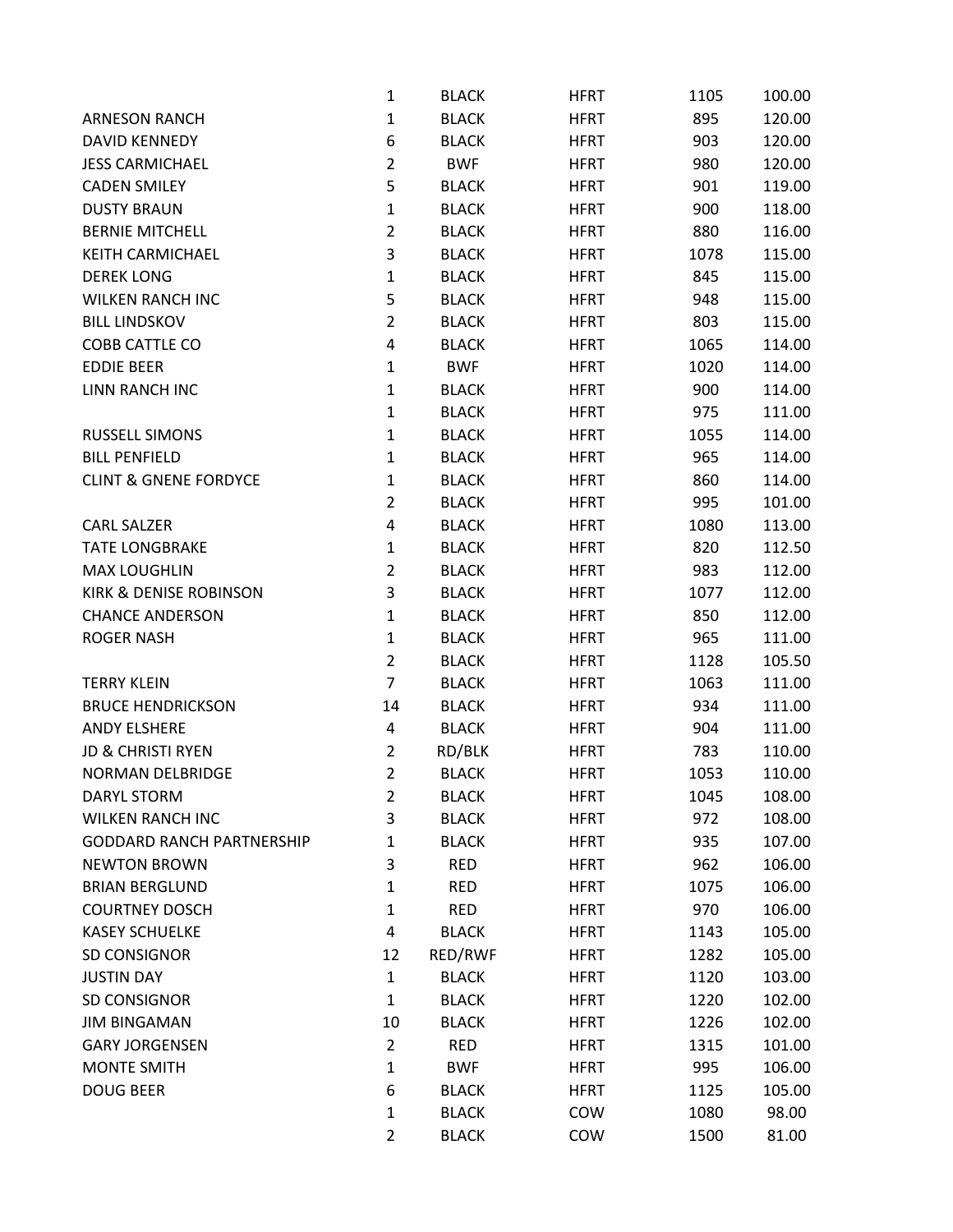|                                    | $\mathbf 1$    | <b>BLACK</b> | COW         | 1265 | 81.00  |
|------------------------------------|----------------|--------------|-------------|------|--------|
| RAMON AND ROBBI BIRKELAND          | 1              | <b>BLACK</b> | <b>HFRT</b> | 1025 | 105.00 |
|                                    | 3              | <b>BLACK</b> | COW         | 1383 | 81.00  |
|                                    | $\mathbf{1}$   | <b>BLACK</b> | COW         | 1275 | 80.50  |
| <b>KEITH GAASKJOLEN</b>            | $\overline{2}$ | <b>BLACK</b> | <b>HFRT</b> | 1215 | 103.00 |
|                                    | 1              | <b>BLACK</b> | COW         | 1610 | 85.00  |
|                                    | 4              | <b>BLACK</b> | COW         | 1471 | 81.00  |
| <b>CHRIS HULM</b>                  | 1              | <b>RED</b>   | COW         | 1100 | 102.00 |
| <b>TOM BROCKEL</b>                 | 3              | <b>BLACK</b> | <b>HFRT</b> | 1338 | 100.50 |
|                                    | 1              | <b>BLACK</b> | COW         | 1295 | 90.00  |
|                                    | 3              | <b>BLACK</b> | COW         | 1440 | 80.00  |
|                                    | $\mathbf{1}$   | <b>BLACK</b> | COW         | 1865 | 74.50  |
| <b>KG CATTLE CO</b>                | 1              | RD/BLK       | COW         | 1025 | 100.00 |
|                                    | $\overline{2}$ | <b>RED</b>   | COW         | 1065 | 90.00  |
|                                    | 3              | RD/BLK       | COW         | 1227 | 82.00  |
|                                    | 3              | RD/BLK       | COW         | 1528 | 79.00  |
| <b>GENE BIERMAN</b>                | 1              | <b>BWF</b>   | COW         | 1250 | 98.50  |
|                                    | 1              | <b>BLACK</b> | COW         | 1075 | 90.00  |
|                                    | $\mathbf 1$    | <b>RWF</b>   | COW         | 1250 | 83.00  |
|                                    | 1              | <b>BLACK</b> | COW         | 1245 | 79.50  |
|                                    | $\overline{2}$ | <b>BLACK</b> | COW         | 1488 | 79.00  |
| <b>TERRY KLEIN</b>                 | 3              | <b>BLACK</b> | COW         | 1028 | 98.00  |
|                                    | 1              | <b>BLACK</b> | COW         | 1185 | 92.00  |
|                                    | 1              | <b>BLACK</b> | COW         | 1240 | 86.00  |
|                                    | 4              | <b>BLACK</b> | COW         | 1290 | 81.00  |
| <b>RICHARD PRICE</b>               | 1              | <b>BLACK</b> | COW         | 1145 | 97.00  |
|                                    | $\mathbf 1$    | <b>BLACK</b> | COW         | 1560 | 80.00  |
| <b>COLE CHIOLIS</b>                | 6              | <b>RED</b>   | COW         | 1095 | 97.00  |
| <b>ARNESON RANCH</b>               | $\overline{2}$ | <b>BLACK</b> | COW         | 1120 | 96.00  |
|                                    | 14             | <b>BLACK</b> | COW         | 1274 | 80.50  |
| <b>ANDY ELSHERE</b>                | 1              | <b>BLACK</b> | COW         | 1090 | 96.00  |
| <b>ARLIE RADWAY</b>                | $\mathbf{1}$   | <b>BLACK</b> | COW         | 1800 | 95.00  |
|                                    | $\overline{2}$ | <b>BLACK</b> | COW         | 1633 | 82.00  |
| <b>DUANE HOFF</b>                  | 3              | BLK/BWF      | COW         | 1188 | 95.00  |
| <b>LYLE WEISS</b>                  | 1              | <b>BLACK</b> | COW         | 1115 | 93.00  |
| <b>JACE &amp; KRISTI BIRKELAND</b> | 1              | <b>BWF</b>   | COW         | 1255 | 93.00  |
|                                    | $\mathbf{1}$   | <b>BLACK</b> | COW         | 1630 | 81.50  |
|                                    | $\mathbf{1}$   | <b>BLACK</b> | COW         | 1405 | 80.00  |
| <b>SCOTT STORM</b>                 | 7              | <b>BLACK</b> | COW         | 1115 | 92.50  |
|                                    | 15             | <b>BLACK</b> | COW         | 1343 | 65.50  |
| <b>ROBERT INGALLS</b>              | 5              | <b>BLACK</b> | COW         | 1008 | 92.00  |
|                                    | $\overline{2}$ | <b>BLACK</b> | COW         | 1353 | 83.00  |
| NARCISSO ACOSTA                    | $\overline{2}$ | <b>BLACK</b> | COW         | 1018 | 92.00  |
| <b>GARY CAMMACK</b>                | $\overline{2}$ | <b>BLACK</b> | COW         | 1235 | 91.00  |
|                                    | $\mathbf{1}$   | <b>BLACK</b> | COW         | 1180 | 89.00  |
| <b>TRAVIS ENRIGHT</b>              | $\mathbf{1}$   | <b>BLACK</b> | COW         | 1245 | 91.00  |
|                                    | $\overline{2}$ | <b>BLACK</b> | COW         | 1285 | 80.00  |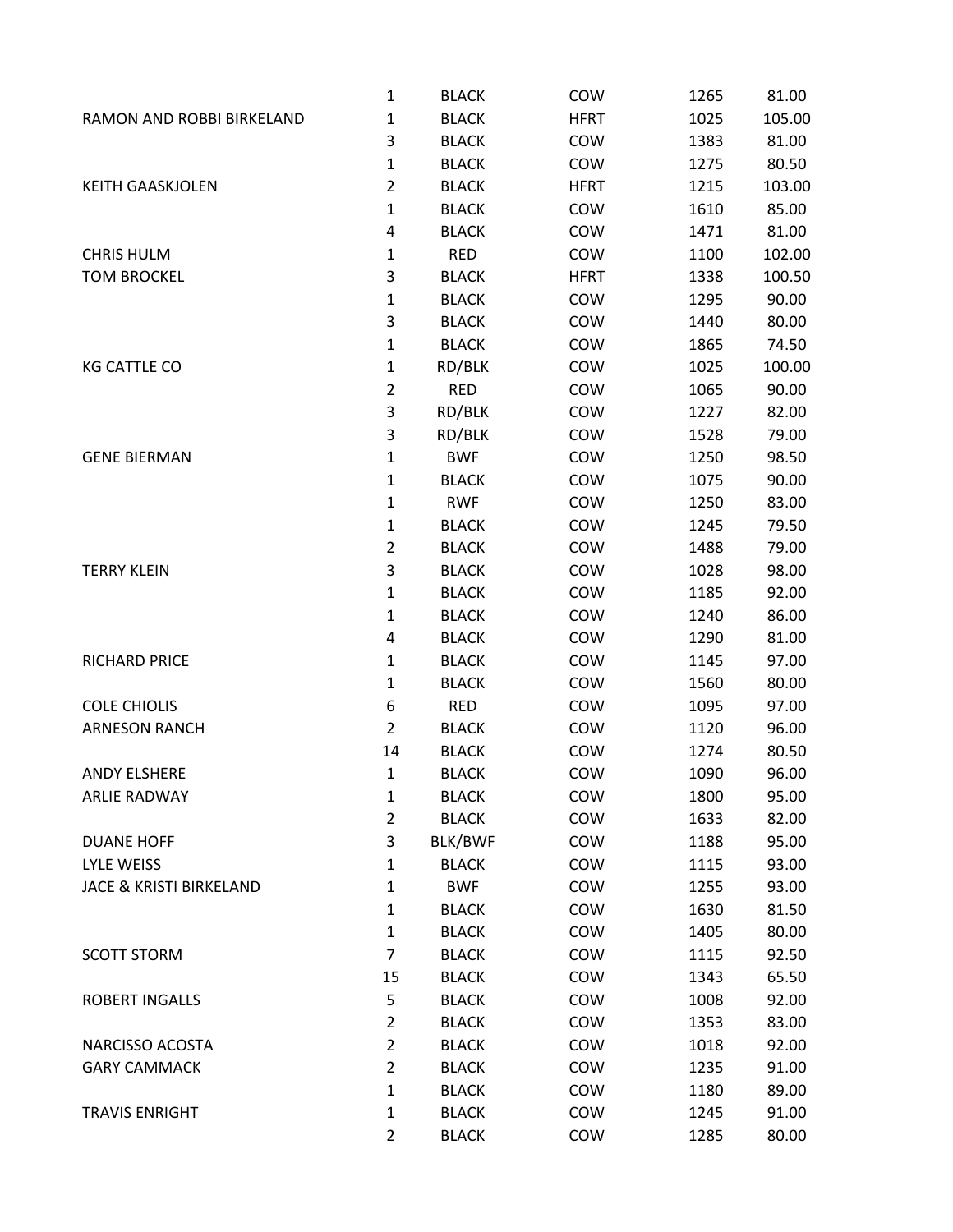| <b>DANNY ARNESON</b>              | $\mathbf 1$    | <b>BLACK</b> | COW | 1130 | 91.00 |
|-----------------------------------|----------------|--------------|-----|------|-------|
|                                   | 3              | <b>BLACK</b> | COW | 1220 | 81.50 |
|                                   | 4              | <b>BLACK</b> | COW | 1243 | 80.50 |
| <b>BART &amp; LAVONNE BIERMAN</b> | 3              | <b>BLACK</b> | COW | 1115 | 91.00 |
|                                   | $\mathbf 1$    | <b>BWF</b>   | COW | 1360 | 80.50 |
| <b>NORMAN MILES</b>               | $\mathbf{1}$   | <b>BLACK</b> | COW | 1085 | 91.00 |
|                                   | 13             | <b>BLACK</b> | COW | 1261 | 84.50 |
|                                   | $\mathbf{1}$   | <b>BLACK</b> | COW | 1235 | 79.50 |
| REED CAMMACK                      | $\mathbf 1$    | <b>BLACK</b> | COW | 1275 | 91.00 |
| <b>JIM WILKINSON</b>              | $\mathbf 1$    | <b>BLACK</b> | COW | 1155 | 90.00 |
|                                   | 3              | <b>BLACK</b> | COW | 1562 | 81.00 |
|                                   | $\mathbf 1$    | <b>BLACK</b> | COW | 1485 | 79.50 |
|                                   | $\overline{2}$ | <b>BLACK</b> | COW | 1273 | 79.00 |
| <b>BILL LINDSKOV</b>              | $\overline{2}$ | <b>BLACK</b> | COW | 1110 | 87.00 |
| <b>BRIAN BERGLUND</b>             | $\mathbf 1$    | <b>RED</b>   | COW | 1240 | 86.00 |
|                                   | 3              | <b>RED</b>   | COW | 1435 | 80.50 |
| <b>IRVING JORDAN REVOC TRUST</b>  | 9              | <b>BLACK</b> | COW | 1243 | 86.00 |
|                                   | $\overline{2}$ | <b>BLACK</b> | COW | 1530 | 80.00 |
|                                   | $\overline{2}$ | <b>BLACK</b> | COW | 1485 | 79.50 |
| <b>LARRY HULM</b>                 | $\mathbf 1$    | <b>BLACK</b> | COW | 1350 | 86.00 |
| <b>JIM PETIK &amp; SONS</b>       | $\overline{2}$ | BLK/BWF      | COW | 1188 | 85.00 |
|                                   | $\overline{7}$ | BLK/BWF      | COW | 1398 | 83.00 |
|                                   | $\mathbf 1$    | <b>BLACK</b> | COW | 1340 | 80.50 |
|                                   | $\mathbf 1$    | <b>BWF</b>   | COW | 1455 | 76.50 |
| LES LENSEGRAV                     | 8              | <b>BLACK</b> | COW | 1673 | 84.00 |
|                                   | $\overline{7}$ | <b>BLACK</b> | COW | 1438 | 83.50 |
|                                   | $\mathbf 1$    | <b>BLACK</b> | COW | 1235 | 79.50 |
| LINDSKOV/THIEL                    | $\mathbf 1$    | <b>CHAR</b>  | COW | 1435 | 84.00 |
|                                   | $\mathbf 2$    | <b>BLACK</b> | COW | 1640 | 83.00 |
| <b>LYLE WILCOX</b>                | $\overline{2}$ | <b>BLACK</b> | COW | 1275 | 84.00 |
| <b>TROY WILCOX</b>                | $\overline{2}$ | <b>BLACK</b> | COW | 1360 | 84.00 |
|                                   | 3              | <b>BLACK</b> | COW | 1395 | 78.00 |
| THANE ESCOTT                      | 3              | BLK/BWF      | COW | 1195 | 84.00 |
|                                   | 4              | <b>BLACK</b> | COW | 1488 | 80.50 |
| <b>GRADY MATT</b>                 | $\mathbf 1$    | <b>BLACK</b> | COW | 1635 | 83.50 |
| <b>CARL SALZER</b>                | $\mathbf 2$    | <b>BLACK</b> | COW | 1248 | 83.50 |
|                                   | $\mathbf{1}$   | <b>BLACK</b> | COW | 1225 | 83.00 |
| <b>NORMAN DELBRIDGE</b>           | $\mathbf 1$    | <b>BLACK</b> | COW | 1665 | 83.00 |
| PETER CHARLES ROMANIK             | $\mathbf{1}$   | <b>BLACK</b> | COW | 1220 | 83.00 |
|                                   | $\mathbf 1$    | <b>BLACK</b> | COW | 1500 | 82.50 |
| <b>GARY PRICE</b>                 | 3              | <b>BLACK</b> | COW | 1358 | 83.00 |
| LYNN MILLER                       | 3              | <b>BLACK</b> | COW | 1348 | 83.00 |
| <b>SHAWN HINSZ</b>                | 7              | <b>BLACK</b> | COW | 1166 | 83.00 |
|                                   | 5              | <b>BLACK</b> | COW | 1375 | 80.50 |
|                                   | 6              | <b>BLACK</b> | COW | 1578 | 79.50 |
|                                   | 8              | <b>BLACK</b> | COW | 1396 | 74.50 |
| <b>COURTNEY DOSCH</b>             | $\mathbf{1}$   | <b>RED</b>   | COW | 1320 | 82.50 |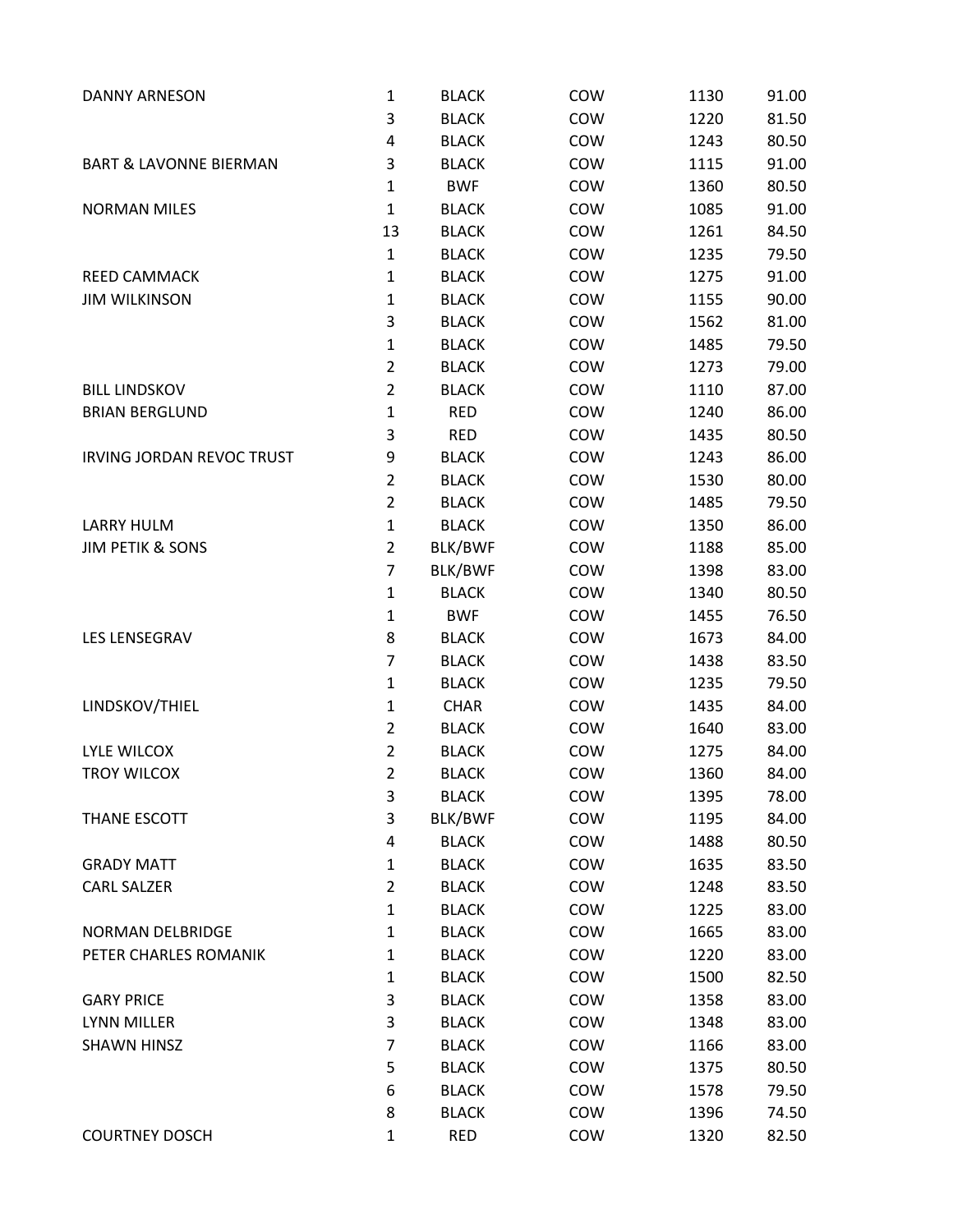| <b>MATT BROS</b>                | 3              | BLK/BWF      | COW | 1503 | 82.50 |
|---------------------------------|----------------|--------------|-----|------|-------|
| <b>ROBERT REDER</b>             | 4              | BLK/BWF      | COW | 1356 | 82.50 |
|                                 | 7              | BLK/BWF      | COW | 1444 | 81.50 |
| <b>JIM BINGAMAN</b>             | 6              | RD/BLK       | COW | 1173 | 82.00 |
|                                 | 7              | <b>BLACK</b> | COW | 1324 | 80.00 |
| <b>JOE &amp; KAYLA SPENCER</b>  | $\mathbf{1}$   | <b>BLACK</b> | COW | 1220 | 82.00 |
| <b>ROGER NASH</b>               | $\overline{2}$ | <b>BLACK</b> | COW | 1193 | 82.00 |
|                                 | 5              | <b>BLACK</b> | COW | 1504 | 79.00 |
| <b>TYRA PRICE</b>               | 4              | <b>BLACK</b> | COW | 1253 | 82.00 |
|                                 | $\mathbf{1}$   | <b>BLACK</b> | COW | 1475 | 80.00 |
| <b>TRACY COLLINS</b>            | $\mathbf{1}$   | <b>RED</b>   | COW | 1260 | 81.50 |
| <b>LANCE &amp; KERRY FREI</b>   | 3              | <b>BLACK</b> | COW | 1497 | 81.50 |
| <b>EDDIE BEER</b>               | 3              | <b>BLACK</b> | COW | 1353 | 81.50 |
| <b>JAMES BRIXEY</b>             | $\mathbf 1$    | <b>BLACK</b> | COW | 1600 | 81.50 |
|                                 | $\overline{2}$ | RD/BLK       | COW | 1255 | 80.00 |
| <b>ROGER &amp; RITA LONG</b>    | $\mathbf 1$    | <b>BLACK</b> | COW | 1220 | 81.00 |
| <b>TYSON HEWITT</b>             | $\mathbf{1}$   | <b>BLACK</b> | COW | 1170 | 80.50 |
|                                 | $\mathbf{1}$   | <b>BLACK</b> | COW | 1280 | 74.50 |
| TW & FAYE SCHALESKY             | $\mathbf 1$    | <b>BLACK</b> | COW | 1155 | 80.00 |
|                                 | $\overline{2}$ | <b>BLACK</b> | COW | 1318 | 77.50 |
| <b>TROY &amp; CALLIE BROOKS</b> | 3              | <b>BLACK</b> | COW | 1268 | 80.00 |
| <b>MIKE MAHER</b>               | $\mathbf 1$    | <b>BLACK</b> | COW | 1305 | 80.00 |
| <b>JAMIE EULBERG</b>            | 4              | BLK/BWF      | COW | 1410 | 81.00 |
|                                 | $\mathbf 1$    | <b>BLACK</b> | COW | 1300 | 81.00 |
| <b>JIM GODDARD</b>              | $\mathbf{1}$   | <b>BLACK</b> | COW | 1405 | 81.00 |
| <b>JOHN RHODEN</b>              | $\mathbf{1}$   | <b>BLACK</b> | COW | 1435 | 81.00 |
| <b>RICK FARLEE</b>              | 3              | <b>BLACK</b> | COW | 1463 | 81.50 |
|                                 | $\overline{2}$ | <b>BLACK</b> | COW | 1400 | 80.50 |
|                                 | $\mathbf 1$    | <b>BLACK</b> | COW | 1220 | 80.50 |
| RILEY CARMICHAEL                | $\overline{2}$ | <b>BLACK</b> | COW | 1338 | 81.00 |
| <b>AUGUST LAURENZ</b>           | 4              | BLK/BWF      | COW | 1196 | 80.50 |
| <b>BRADYN BEER</b>              | $\overline{2}$ | <b>BLACK</b> | COW | 1235 | 80.50 |
| <b>DUSTY BRAUN</b>              | $\mathbf 1$    | <b>BLACK</b> | COW | 1405 | 80.50 |
| <b>KYLE BRINK</b>               | $\mathbf{1}$   | <b>BLACK</b> | COW | 1185 | 80.50 |
| <b>EAGLE NEST RANCH INC</b>     | 3              | <b>BWF</b>   | COW | 1322 | 80.50 |
|                                 | 3              | RWF/BWF      | COW | 1182 | 78.50 |
| <b>JOHN KARI</b>                | $\mathbf{1}$   | <b>BLACK</b> | COW | 1445 | 80.00 |
| <b>JOHN PAUL</b>                | $\overline{2}$ | <b>BLACK</b> | COW | 1370 | 80.00 |
| <b>JUSTIN PIHL</b>              | 3              | <b>BLACK</b> | COW | 1477 | 80.00 |
| <b>ERIC SCHUCHARD</b>           | $\mathbf 1$    | <b>BWF</b>   | COW | 1485 | 80.00 |
| <b>BERNICE KARI</b>             | $\mathbf{1}$   | <b>BLACK</b> | COW | 1560 | 80.00 |
| <b>BRAD SCHECHER</b>            | $\mathbf{1}$   | <b>RED</b>   | COW | 1460 | 80.00 |
| <b>DAN PRICE</b>                | $\mathbf 1$    | <b>BLACK</b> | COW | 1355 | 80.00 |
|                                 | $\mathbf{1}$   | <b>BLACK</b> | COW | 1530 | 79.00 |
| <b>DARYL STORM</b>              | 5              | <b>BLACK</b> | COW | 1303 | 80.00 |
| <b>RYAN CAMMACK</b>             | $\mathbf 1$    | <b>BLACK</b> | COW | 1275 | 80.00 |
|                                 | 3              | <b>BLACK</b> | COW | 1398 | 79.00 |